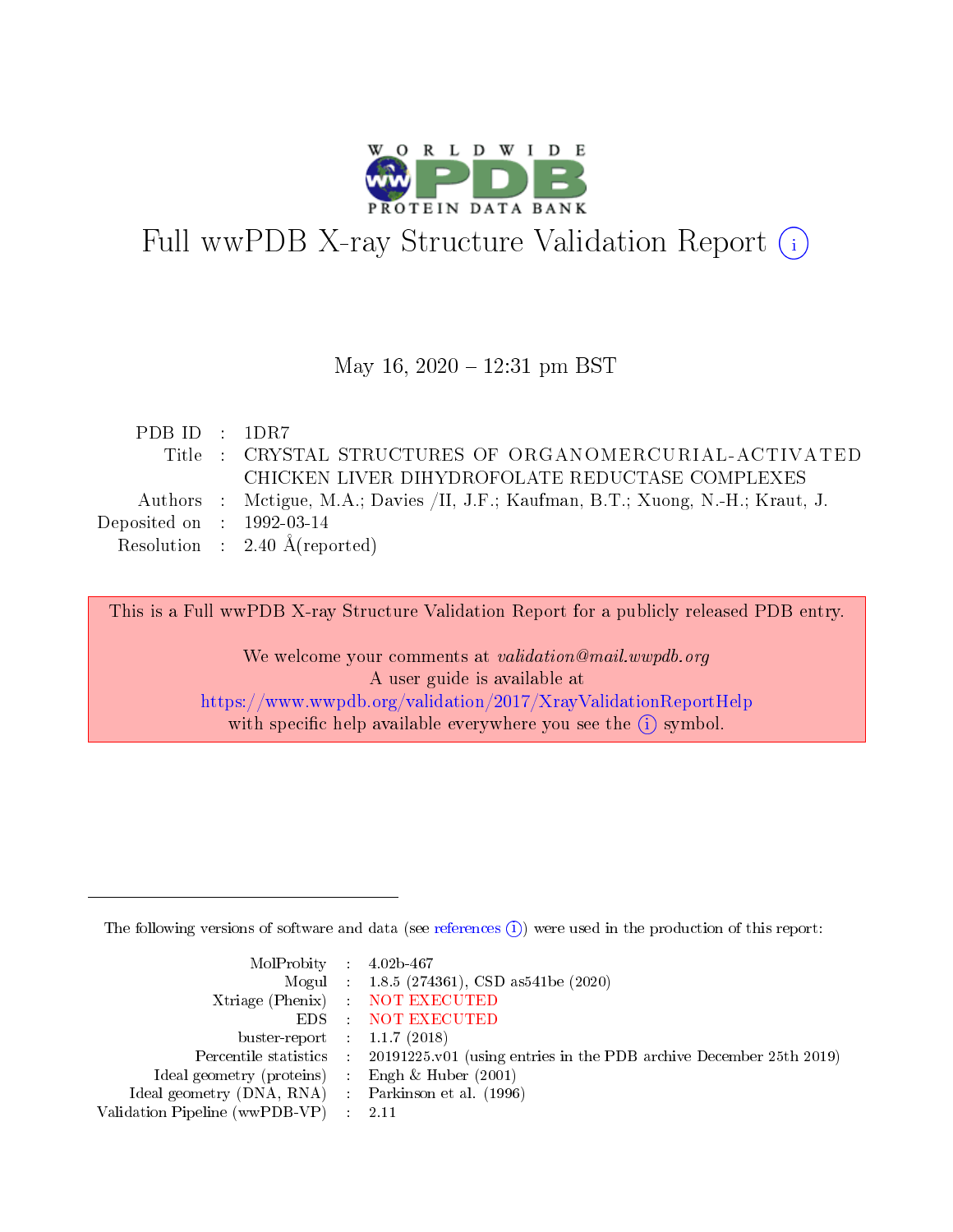## 1 [O](https://www.wwpdb.org/validation/2017/XrayValidationReportHelp#overall_quality)verall quality at a glance  $(i)$

The following experimental techniques were used to determine the structure: X-RAY DIFFRACTION

The reported resolution of this entry is 2.40 Å.

Percentile scores (ranging between 0-100) for global validation metrics of the entry are shown in the following graphic. The table shows the number of entries on which the scores are based.



| Metric.               | Whole archive       | Similar resolution                                       |
|-----------------------|---------------------|----------------------------------------------------------|
|                       | (# $\rm{Entries}$ ) | $(\#\text{Entries}, \text{resolution range}(\text{\AA})$ |
| Clashscore            | 141614              | $4398(2.40-2.40)$                                        |
| Ramachandran outliers | 138981              | $4318(2.40-2.40)$                                        |
| Sidechain outliers    | 138945              | $4319(2.40-2.40)$                                        |

The table below summarises the geometric issues observed across the polymeric chains and their fit to the electron density. The red, orange, yellow and green segments on the lower bar indicate the fraction of residues that contain outliers for  $\geq=3$ , 2, 1 and 0 types of geometric quality criteria respectively. A grey segment represents the fraction of residues that are not modelled. The numeric value for each fraction is indicated below the corresponding segment, with a dot representing fractions  $\leq=5\%$ 

Note EDS was not executed.

| Mol | ${\rm Chain}$ | Length | Quality of chain |     |     |  |  |  |
|-----|---------------|--------|------------------|-----|-----|--|--|--|
|     |               | ∣ Q O  | 56%              | 33% | 10% |  |  |  |

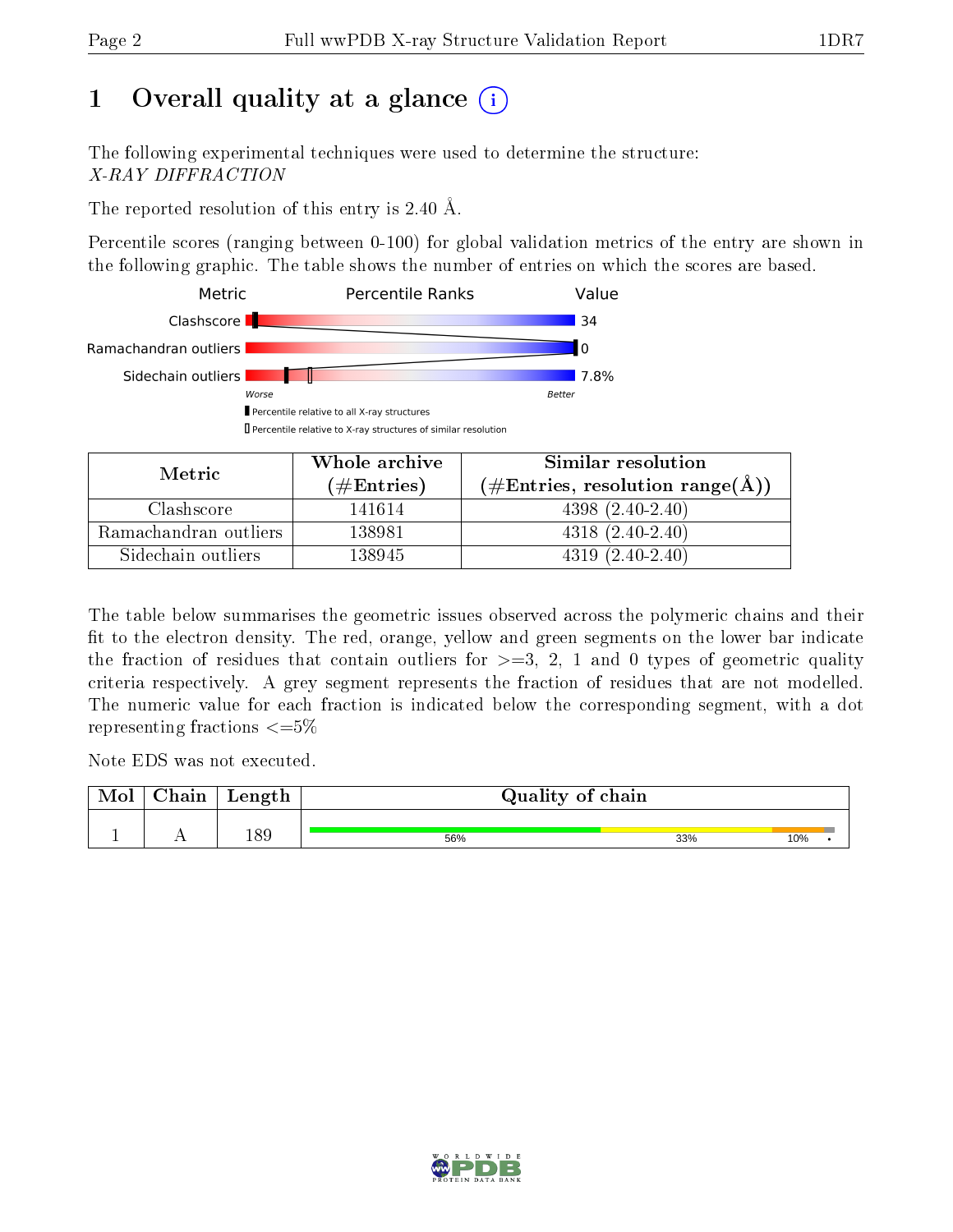# 2 Entry composition (i)

There are 5 unique types of molecules in this entry. The entry contains 1575 atoms, of which 0 are hydrogens and 0 are deuteriums.

In the tables below, the ZeroOcc column contains the number of atoms modelled with zero occupancy, the AltConf column contains the number of residues with at least one atom in alternate conformation and the Trace column contains the number of residues modelled with at most 2 atoms.

Molecule 1 is a protein called DIHYDROFOLATE REDUCTASE.

| Mol | ${\rm Chain}$ | Residues | $\rm{Atoms}$  |     |     | ZeroOcc   AltConf   Trace |  |  |  |
|-----|---------------|----------|---------------|-----|-----|---------------------------|--|--|--|
|     |               | 186      | Totar<br>.462 | 946 | 239 | -270                      |  |  |  |

Molecule 2 is CALCIUM ION (three-letter code: CA) (formula: Ca).

|  | $\text{Mol}$   Chain   Residues | <b>Atoms</b> |  | ZeroOcc   AltConf |  |
|--|---------------------------------|--------------|--|-------------------|--|
|  |                                 | Total Ca     |  |                   |  |

 Molecule 3 is NADP NICOTINAMIDE-ADENINE-DINUCLEOTIDE PHOSPHATE (three-letter code: NAP) (formula:  $C_{21}H_{28}N_7O_{17}P_3$ ).



| Mol | Chain   Residues | Atoms             |  |  |          | $\rm ZeroOcc \mid AltConf$ |  |  |
|-----|------------------|-------------------|--|--|----------|----------------------------|--|--|
|     |                  | Total C N O<br>48 |  |  | - 17 - 3 |                            |  |  |

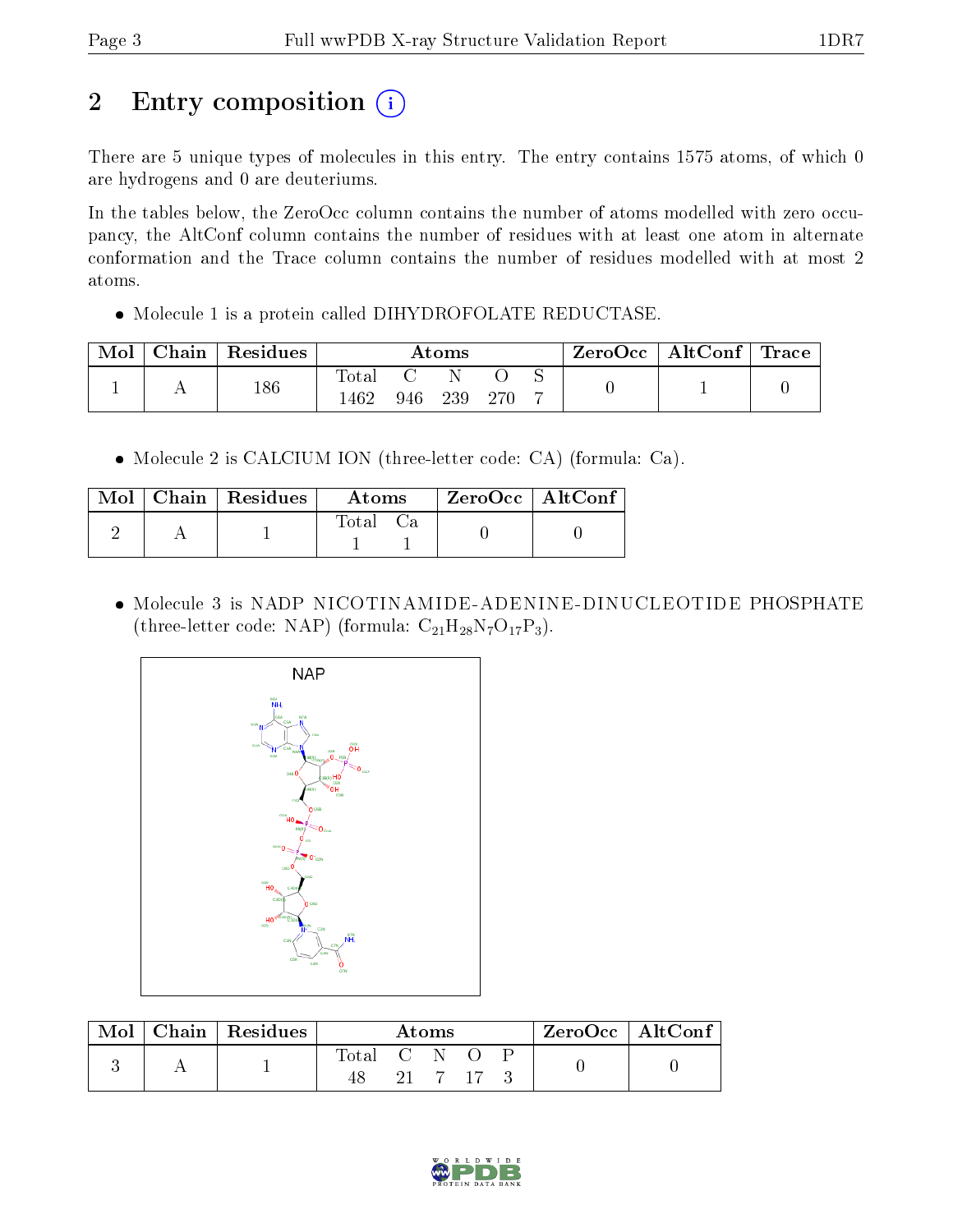• Molecule 4 is MERCURIBENZOIC ACID (three-letter code: MBO) (formula:  $C_7H_5HgO_2$ ).



|  | $Mol$   Chain   Residues | Atoms  | $ZeroOcc \   \ AltConf$ |
|--|--------------------------|--------|-------------------------|
|  |                          | l`otal |                         |

 $\bullet\,$  Molecule 5 is water.

|  | $Mol$   Chain   Residues | Atoms       | $ZeroOcc \mid AltConf \mid$ |
|--|--------------------------|-------------|-----------------------------|
|  | 56                       | Total<br>56 |                             |

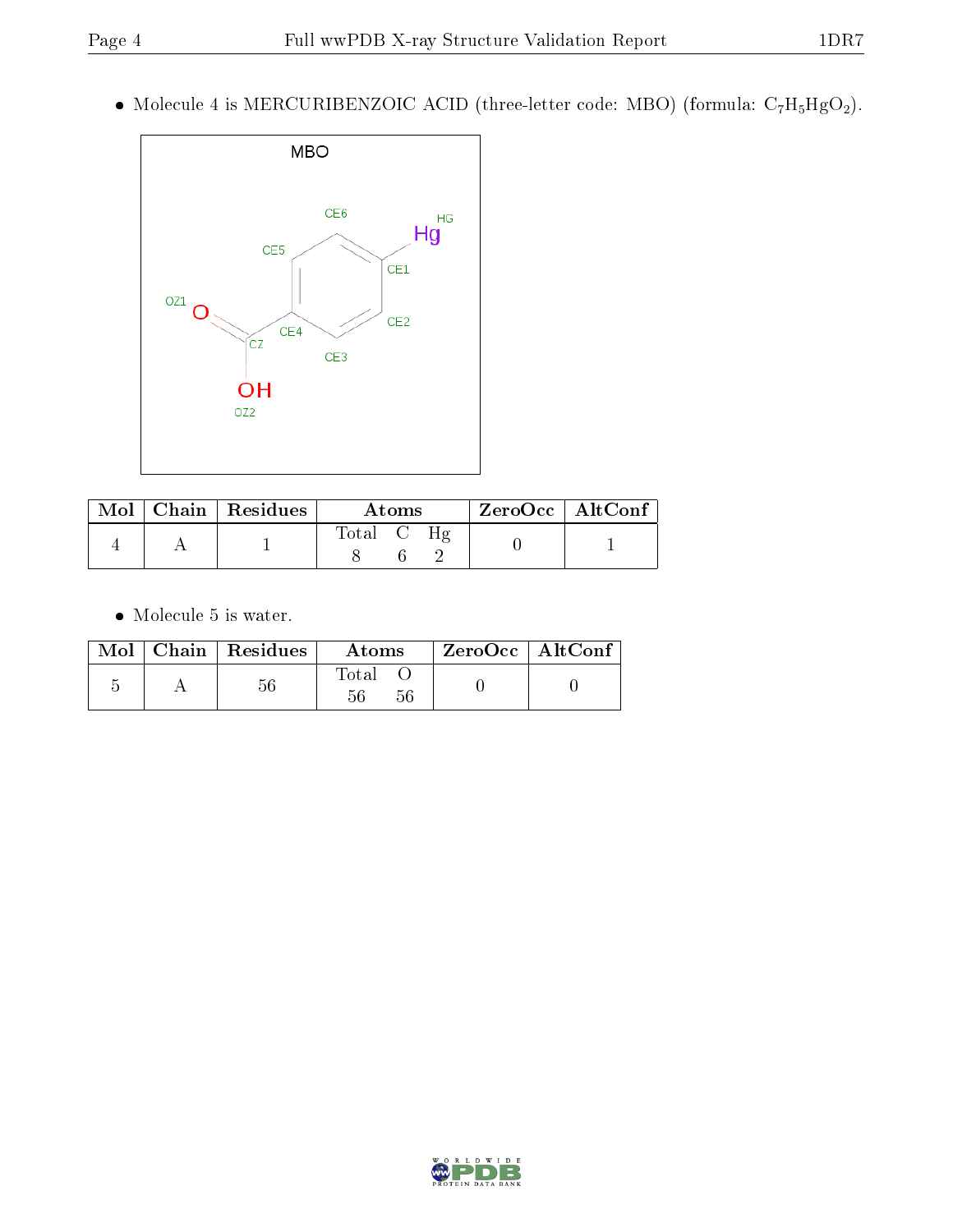## 3 Residue-property plots (i)

These plots are drawn for all protein, RNA and DNA chains in the entry. The first graphic for a chain summarises the proportions of the various outlier classes displayed in the second graphic. The second graphic shows the sequence view annotated by issues in geometry. Residues are colorcoded according to the number of geometric quality criteria for which they contain at least one outlier: green  $= 0$ , yellow  $= 1$ , orange  $= 2$  and red  $= 3$  or more. Stretches of 2 or more consecutive residues without any outlier are shown as a green connector. Residues present in the sample, but not in the model, are shown in grey.

Note EDS was not executed.



• Molecule 1: DIHYDROFOLATE REDUCTASE

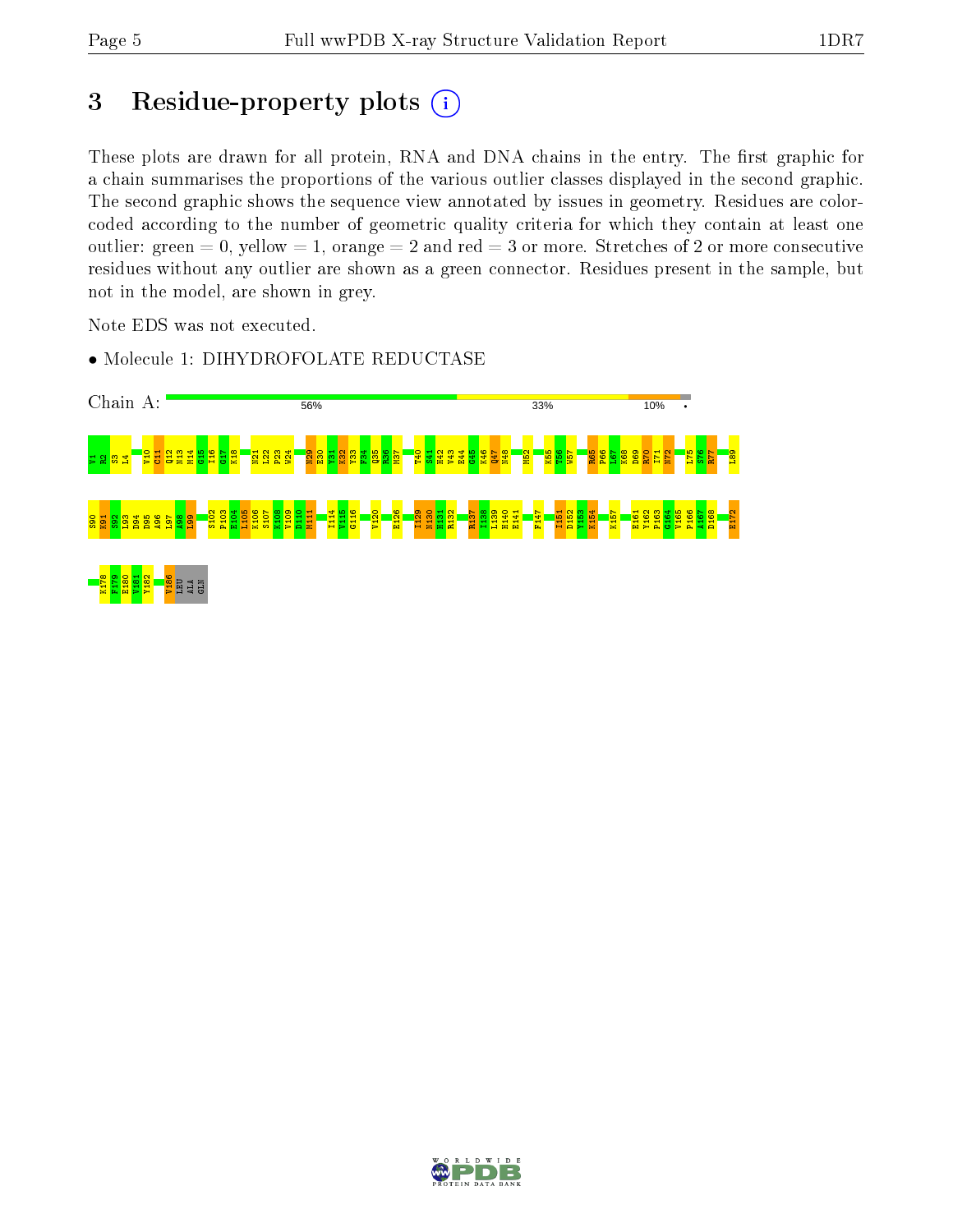## 4 Data and refinement statistics  $(i)$

Xtriage (Phenix) and EDS were not executed - this section is therefore incomplete.

| Property                               | Value                                              | Source    |  |
|----------------------------------------|----------------------------------------------------|-----------|--|
| Space group                            | C121                                               | Depositor |  |
| Cell constants                         | 88.72Å<br>48.74Å<br>63.87Å                         | Depositor |  |
| a, b, c, $\alpha$ , $\beta$ , $\gamma$ | $124.40^{\circ}$<br>$90.00^\circ$<br>$90.00^\circ$ |           |  |
| Resolution (A)                         | (Not available)<br>2.40                            | Depositor |  |
| % Data completeness                    | (Not available) $(Not available) - 2.40)$          | Depositor |  |
| (in resolution range)                  |                                                    |           |  |
| $\mathrm{R}_{merge}$                   | (Not available)                                    | Depositor |  |
| $\mathrm{R}_{sym}$                     | (Not available)                                    | Depositor |  |
| Refinement program                     | PROLSQ                                             | Depositor |  |
| $R, R_{free}$                          | (Not available)<br>0.158<br>$\ddot{\phantom{1}}$   | Depositor |  |
| Estimated twinning fraction            | No twinning to report.                             | Xtriage   |  |
| Total number of atoms                  | 1575                                               | wwPDB-VP  |  |
| Average B, all atoms $(A^2)$           | 42.0                                               | wwPDB-VP  |  |

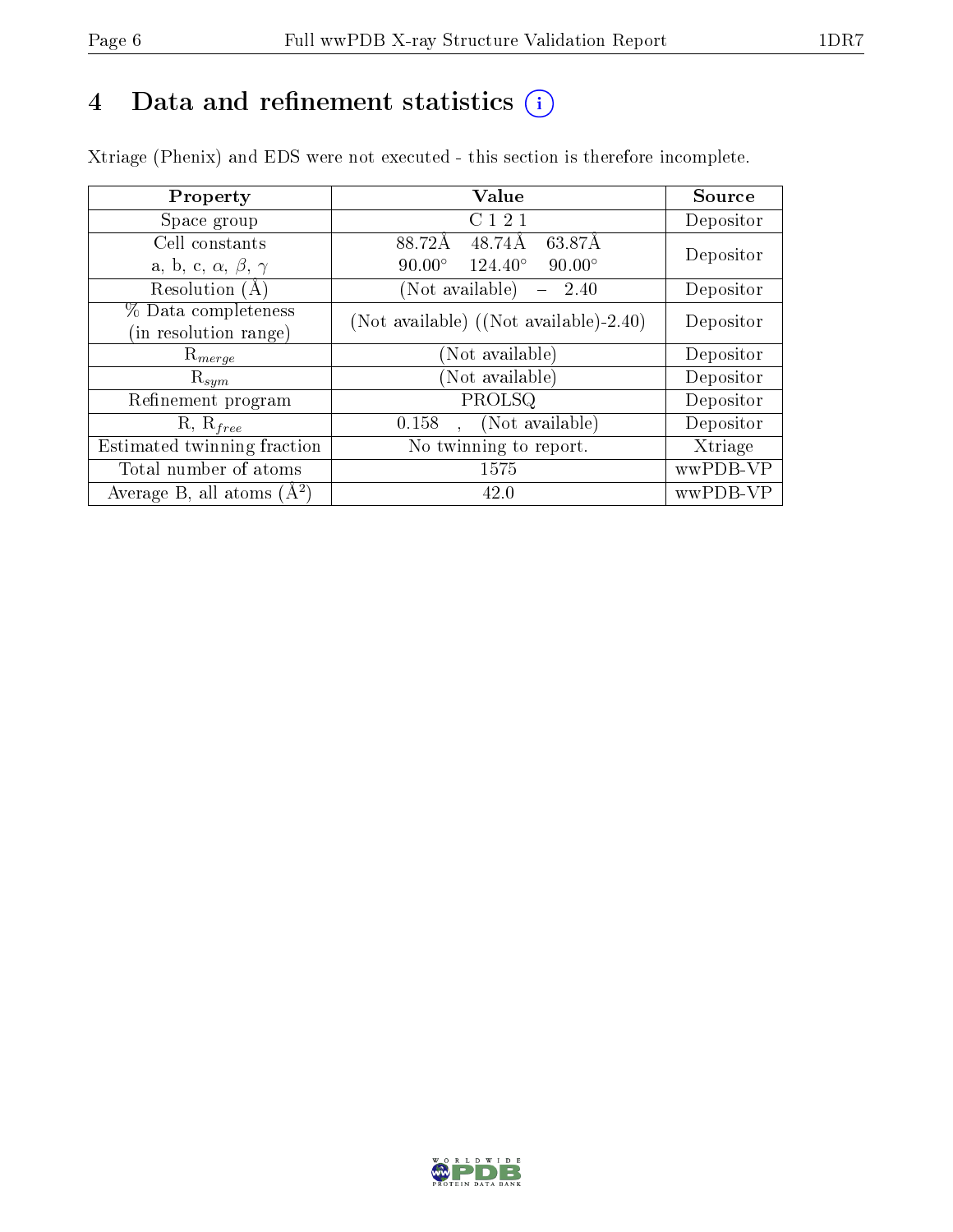## 5 Model quality  $(i)$

## 5.1 Standard geometry  $(i)$

Bond lengths and bond angles in the following residue types are not validated in this section: CA, MBO, NAP

The Z score for a bond length (or angle) is the number of standard deviations the observed value is removed from the expected value. A bond length (or angle) with  $|Z| > 5$  is considered an outlier worth inspection. RMSZ is the root-mean-square of all Z scores of the bond lengths (or angles).

| $Mol$   Chain |      | Bond lengths                        |      | Bond angles      |
|---------------|------|-------------------------------------|------|------------------|
|               |      | RMSZ $\mid \#Z \mid >5$ RMSZ $\mid$ |      | $\# Z  > 5$      |
|               | 0.95 | 0/1502                              | 1.65 | $19/2035(0.9\%)$ |

There are no bond length outliers.

All (19) bond angle outliers are listed below:

| Mol            | Chain            | Res   | <b>Type</b> | Atoms                    | Z        | Observed $(°)$ | Ideal $(^\circ)$ |
|----------------|------------------|-------|-------------|--------------------------|----------|----------------|------------------|
|                | А                | 137   | $\rm{ARG}$  | $NE- CZ-NH1$             | $-10.35$ | 115.13         | 120.30           |
| 1              | A                | 132   | $\rm{ARG}$  | $NE$ -CZ-NH <sub>2</sub> | $-9.00$  | 115.80         | 120.30           |
| 1              | А                | 44    | GLU         | $CA$ -CB-CG              | 8.48     | 132.05         | 113.40           |
|                | А                | 70    | $\rm{ARG}$  | NE-CZ-NH1                | 8.29     | 124.44         | 120.30           |
| 1              | $\mathbf{A}$     | 97    | LEU         | $CB$ -CA-C               | 7.58     | 124.59         | 110.20           |
| 1              | А                | 168   | ASP         | $CB-CG-OD1$              | 7.57     | 125.11         | 118.30           |
| 1              | $\bf{A}$         | 77    | ARG         | NE-CZ-NH1                | 7.19     | 123.89         | 120.30           |
| 1              | A                | 126   | GLU         | $OE1$ -CD-OE2            | 6.97     | 131.67         | 123.30           |
| 1              | А                | 32    | <b>LYS</b>  | $CA-CB-CG$               | 5.96     | 126.52         | 113.40           |
| 1              | $\boldsymbol{A}$ | 172   | GLU         | $CA$ -CB-CG              | 5.96     | 126.52         | 113.40           |
|                | А                | 29    | ASN         | $CB-CA-C$                | 5.92     | 122.24         | 110.40           |
| 1              | А                | 126   | GLU         | $CG$ - $CD$ - $OE2$      | $-5.80$  | 106.69         | 118.30           |
| 1              | А                | 95    | ASP         | $CB-CG-OD1$              | 5.66     | 123.39         | 118.30           |
|                | $\overline{A}$   | 94    | <b>ASP</b>  | $CB-CG-OD1$              | $-5.62$  | 113.24         | 118.30           |
| $\overline{1}$ | A                | 65    | $\rm{ARG}$  | NE-CZ-NH1                | $-5.60$  | 117.50         | 120.30           |
| 1              | А                | 130   | <b>ASN</b>  | $CB-CA-C$                | 5.55     | 121.51         | 110.40           |
|                | А                | 137   | ARG         | $CD-NE- CZ$              | $-5.37$  | 116.09         | 123.60           |
|                | А                | 11[A] | <b>CYS</b>  | $CB-CA-C$                | 5.33     | 121.06         | 110.40           |
|                | А                | 11 B  | <b>CYS</b>  | $CB$ -CA-C               | 5.33     | 121.06         | 110.40           |

There are no chirality outliers.

There are no planarity outliers.

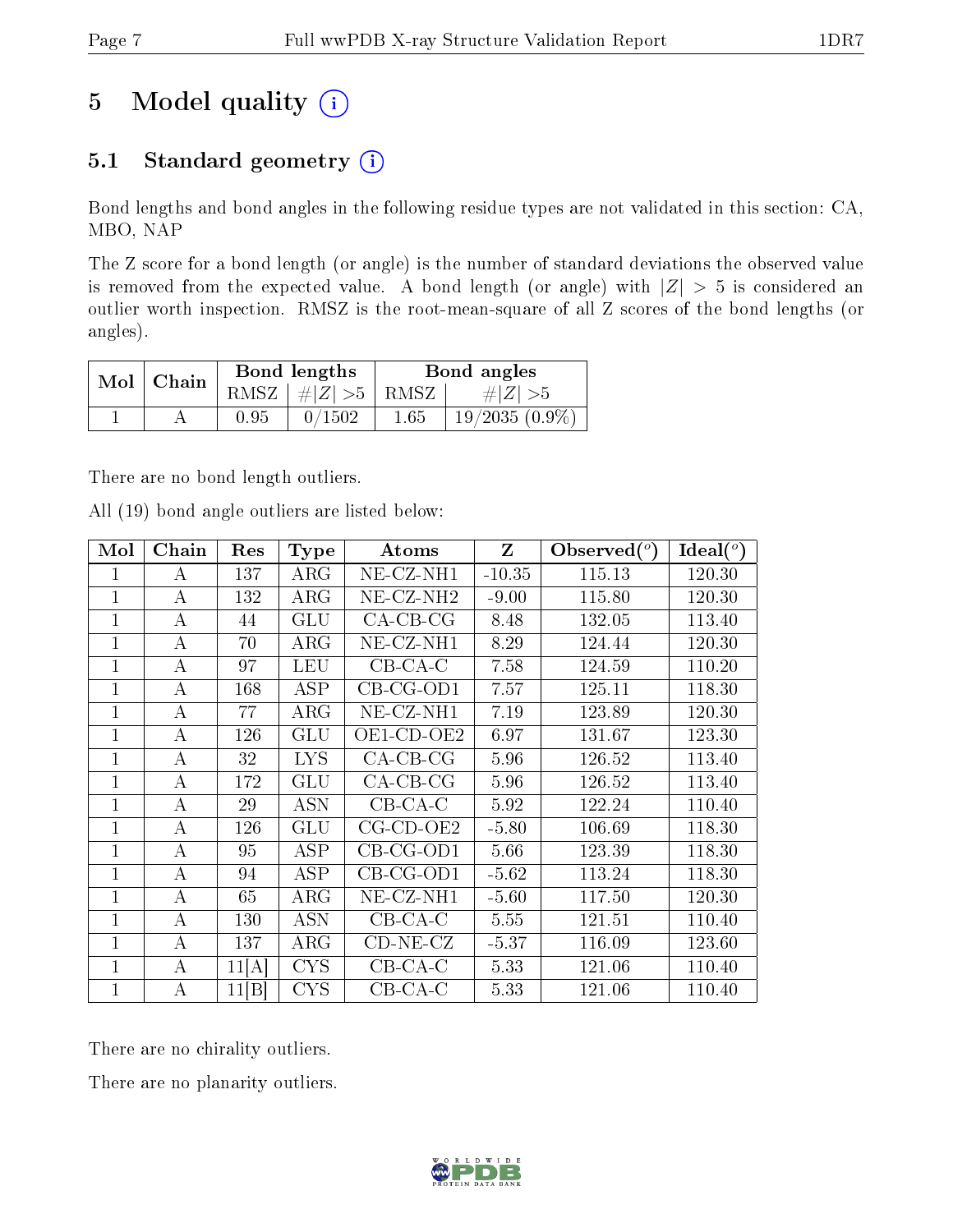### $5.2$  Too-close contacts  $(i)$

In the following table, the Non-H and H(model) columns list the number of non-hydrogen atoms and hydrogen atoms in the chain respectively. The H(added) column lists the number of hydrogen atoms added and optimized by MolProbity. The Clashes column lists the number of clashes within the asymmetric unit, whereas Symm-Clashes lists symmetry related clashes.

|  |      |      |    | Mol   Chain   Non-H   H(model)   H(added)   Clashes   Symm-Clashes |
|--|------|------|----|--------------------------------------------------------------------|
|  | 1462 | 1432 | 89 |                                                                    |
|  |      |      |    |                                                                    |
|  |      | 25   |    |                                                                    |
|  |      |      |    |                                                                    |
|  | 56   |      |    |                                                                    |
|  | 1575 | 1457 |    |                                                                    |

The all-atom clashscore is defined as the number of clashes found per 1000 atoms (including hydrogen atoms). The all-atom clashscore for this structure is 34.

All (90) close contacts within the same asymmetric unit are listed below, sorted by their clash magnitude.

|                      |                              | Interatomic      | Clash         |
|----------------------|------------------------------|------------------|---------------|
| Atom-1               | Atom-2                       | distance $(\AA)$ | overlap $(A)$ |
| 1: A:4: LEU: HG      | 1:A:129:ILE:CD1              | 2.01             | 0.89          |
| 1: A:161: GLU:HG2    | 1: A: 162: TYR: N            | 1.91             | 0.84          |
| 1:A:102:SER:HB2      | 1:A:103:PRO:HD2              | 1.60             | 0.83          |
| 1: A:4: LEU: HG      | 1: A: 129: ILE: HD11         | 1.61             | 0.83          |
| 1: A:91: LYS: HD2    | 5:A:295:HOH:O                | 1.77             | 0.82          |
| 1: A:89: LEU: HD12   | 1: A:90: SER: N              | 1.95             | 0.80          |
| 1: A:111:MET:HE1     | 5:A:240:HOH:O                | 1.83             | 0.77          |
| 1:A:35:GLN:NE2       | 1: A:70: ARG: HH12           | 1.84             | 0.76          |
| 1: A: 129: ILE: HG12 | 1: A: 130: ASN:O             | 1.88             | 0.74          |
| 1:A:71:ILE:HD12      | 1: A:109: VAL:HG22           | 1.70             | 0.73          |
| 1: A:89:LEU:HD12     | 1: A:90: SER:H               | 1.53             | 0.72          |
| 1: A:16: ILE: O      | 3:A:191:NAP:H2N              | 1.88             | 0.72          |
| 1: A:40:THR:O        | 1: A: 111: MET: HE2          | 1.92             | 0.69          |
| 1: A:114: ILE: HG23  | 1: A:120: VAL:HG12           | 1.74             | 0.68          |
| 1:A:29:ASN:HB2       | 1: A:172: GLU:OE1            | 1.94             | 0.67          |
| 1:A:77:ARG:HD2       | 5:A:393:HOH:O                | 1.95             | 0.66          |
| 3:A:191:NAP:H8A      | 3:A:191:NAP:H52A             | 1.77             | 0.65          |
| 1: A:43: VAL:HGI1    | 1: A:46: LYS: HD2            | 1.78             | 0.65          |
| 1: A: 139: LEU: C    | $1:A:140:HIS:\overline{CD2}$ | 2.72             | 0.62          |
| 1: A:4: LEU: HG      | 1: A: 129: ILE: HD13         | 1.79             | 0.62          |
| 1:A:48:ASN:OD1       | 1: A:111:MET:HG3             | 2.02             | 0.59          |
| 1: A: 13: ASN: O     | 1:A:14:MET:HB2               | 2.04             | 0.58          |

Continued on next page...

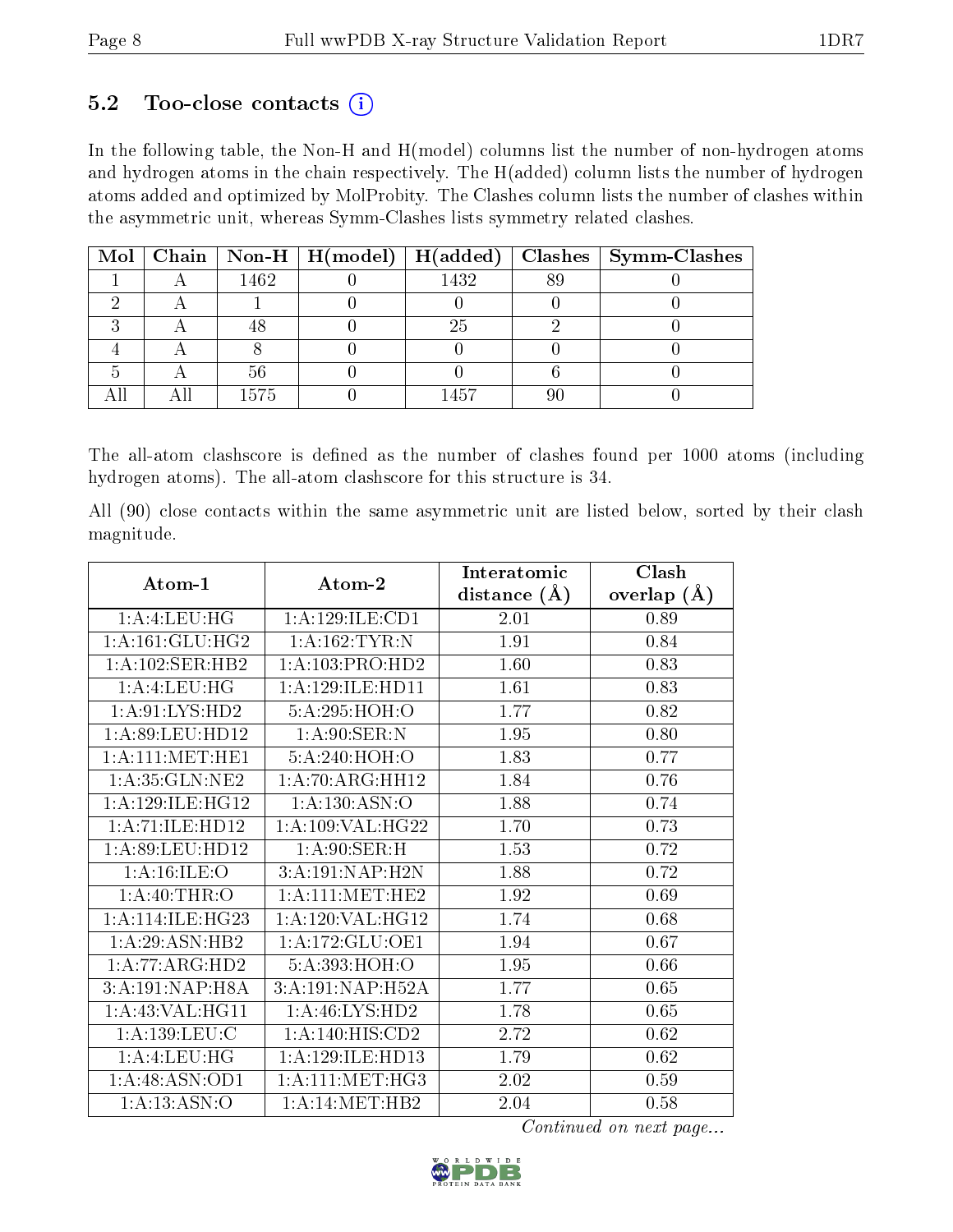| Continuation provided page    |                             | Interatomic       | Clash           |
|-------------------------------|-----------------------------|-------------------|-----------------|
| Atom-1                        | Atom-2                      | distance $(A)$    | overlap $(\AA)$ |
| 1: A:161: GLU:CG              | 1: A: 162: TYR: N           | 2.66              | 0.58            |
| 1:A:102:SER:CB                | 1: A:103: PRO:HD2           | 2.31              | 0.57            |
| 1:A:71:ILE:CD1                | 1: A:109: VAL:HG22          | 2.34              | 0.57            |
| 1: A: 4: LEU: CD1             | 1:A:129:ILE:HD13            | 2.35              | 0.57            |
| 1:A:11[B]:CYS:SG              | 1:A:24:TRP:HZ3              | 2.28              | 0.56            |
| 1: A:93:LEU:O                 | 1:A:96:ALA:HB3              | 2.05              | 0.56            |
| $1: A:66:\overline{PRO:HB2}$  | 1:A:72:ASN:CG               | 2.27              | 0.55            |
| 1:A:43:VAL:N                  | 5:A:653:HOH:O               | 2.38              | 0.55            |
| 1: A:35: GLN: HE21            | 1:A:70:ARG:HH12             | $\overline{1.53}$ | 0.55            |
| 1:A:35:GLN:HE22               | 1:A:70:ARG:HH22             | 1.53              | 0.55            |
| 1:A:178:LYS:NZ                | 1:A:180:GLU:OE2             | 2.28              | 0.55            |
| 1: A:114: ILE: CG2            | 1: A:120: VAL:HG12          | 2.37              | 0.54            |
| 1: A:129: ILE:CG1             | 1:A:130:ASN:N               | 2.71              | 0.53            |
| 1: A:68: LYS: HE2             | 1: A:69: ASP:OD2            | 2.08              | 0.53            |
| 1: A:57:TRP:CE2               | 1:A:65:ARG:HD3              | 2.44              | 0.53            |
| 1: A:99: LEU: HD12            | 1: A:99: LEU:O              | 2.09              | 0.53            |
| 1:A:46:LYS:HE2                | 1:A:107:SER:O               | 2.08              | 0.52            |
| 1:A:10:VAL:HG11               | 1: A:14: MET:HE3            | 1.91              | 0.52            |
| 1: A:42: HIS:C                | 5:A:653:HOH:O               | 2.48              | $0.51\,$        |
| 1: A: 33: TYR: O              | 1: A:37: MET:HG2            | 2.12              | 0.50            |
| 1: A: 4: LEU: CG              | 1: A: 129: ILE: HD13        | 2.41              | 0.50            |
| 1: A:99: LEU: C               | $1:$ A:99:LEU:HD12          | 2.32              | 0.50            |
| 1: A:21: ASN:ND2              | 1: A:22:LEU:H               | 2.09              | 0.49            |
| 1:A:129:ILE:CG1               | 1: A: 130: ASN:O            | 2.61              | 0.49            |
| 1:A:147:PHE:CD1               | 1:A:147:PHE:N               | 2.81              | 0.48            |
| 1: A:21: ASN:CG               | 1: A:22:LEU:H               | 2.15              | 0.48            |
| 1: A:47: GLN:O                | 1:A:109:VAL:HA              | 2.13              | 0.48            |
| 1: A:35: GLN:NE2              | 1: A:70:ARG:HH22            | 2.11              | 0.47            |
| 1:A:4:LEU:N                   | 1: A: 129: ILE: HD11        | 2.28              | 0.47            |
| 1: A:52:MET:HA                | 1:A:116:GLY:O               | 2.15              | 0.47            |
| 1: A:40:THR:O                 | 1: A:111:MET:CE             | 2.61              | 0.47            |
| 1: A: 55: LYS: HE2            | 5:A:613:HOH:O               | 2.14              | 0.47            |
| 1:A:11[B]:CYS:HB2             | 1: A: 140: HIS: O           | 2.15              | 0.47            |
| 1:A:35:GLN:HA                 | 1:A:35:GLN:HE21             | 1.80              | 0.46            |
| 1:A:71:ILE:CD1                | 1: A:109: VAL: CG2          | 2.94              | 0.46            |
| $1:A:137:A\overline{RG:HH11}$ | 1:A:137:ARG:HD3             | 1.45              | 0.45            |
| 1:A:152:ASP:OD1               | 1:A:154:LYS:HE2             | 2.17              | 0.45            |
| 1:A:10:VAL:HG12               | 1:A:16:ILE:HG22             | 1.98              | 0.45            |
| $1:A:14:MET:H\overline{E3}$   | 1: A:14: MET:HA             | 1.98              | 0.45            |
| 1:A:129:ILE:CA                | 1:A:186:VAL:HG21            | 2.47              | 0.44            |
| $1:\overline{A:157:LYS:O}$    | $1:A:\overline{182:TYR:HA}$ | 2.18              | 0.43            |

Continued from previous page.

Continued on next page...

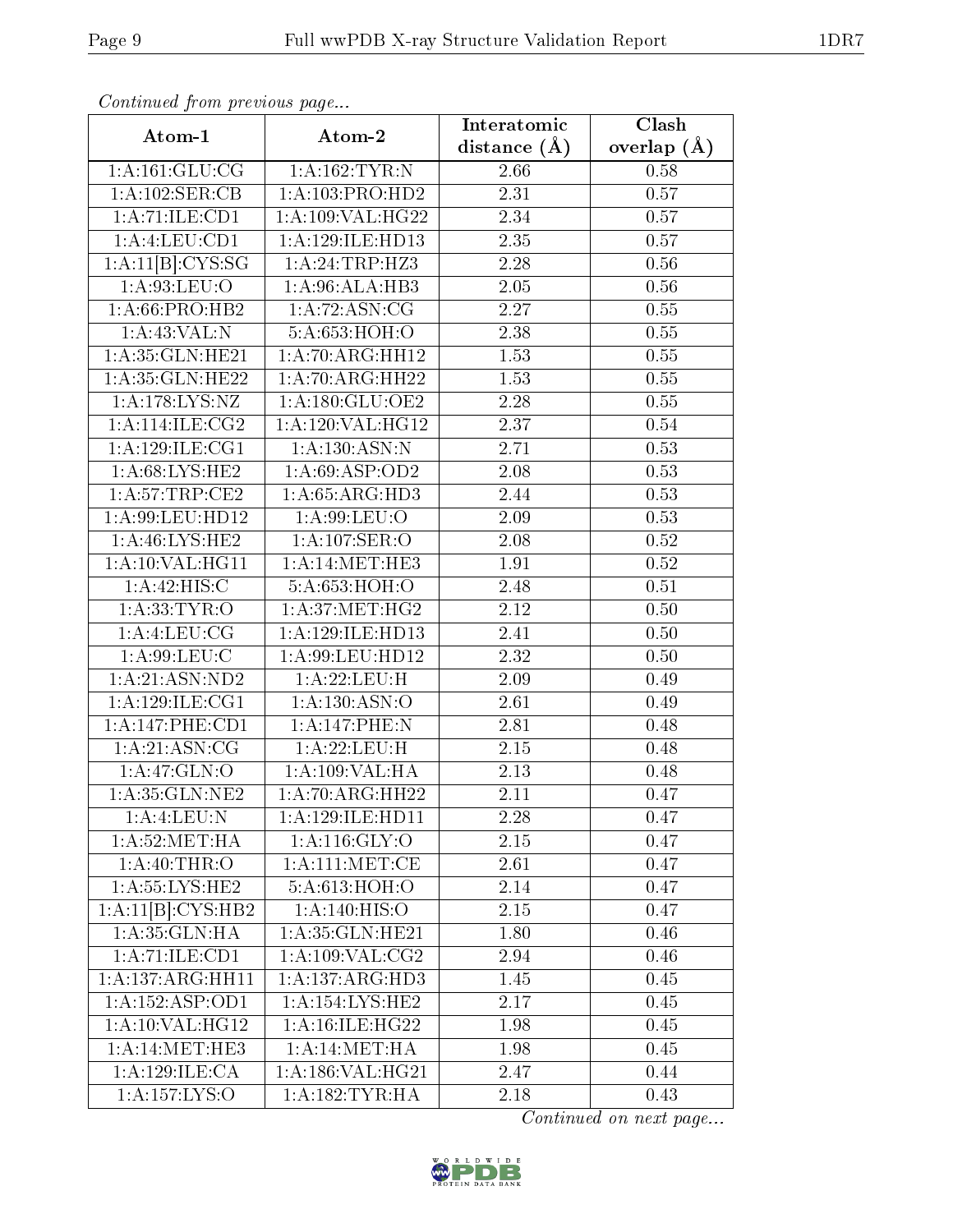| Atom-1              | Atom-2              | Interatomic      | Clash           |
|---------------------|---------------------|------------------|-----------------|
|                     |                     | distance $(\AA)$ | overlap $(\AA)$ |
| 1:A:10:VAL:HG11     | 1: A:14: MET:CE     | 2.47             | 0.43            |
| 1: A:114: ILE: HG23 | 1: A:120: VAL: CG1  | 2.46             | 0.43            |
| 1: A: 105: LEU: O   | 1: A:106: LYS: C    | 2.56             | 0.43            |
| 1:A:154:LYS:HE2     | 1: A: 154: LYS: HB2 | 1.16             | 0.43            |
| 1: A:3: SER: HA     | 1: A: 130: ASN:O    | 2.19             | 0.43            |
| 1:A:151:ILE:HD13    | 1: A:151: ILE:HG21  | 1.72             | 0.43            |
| 1: A:129: ILE: HG12 | 1:A:130:ASN:N       | 2.29             | 0.42            |
| 1: A:30: GLU:O      | 1: A: 33: TYR: HB3  | 2.20             | 0.42            |
| 1:A:42:HIS:O        | 1: A:43: VAL:HG23   | 2.20             | 0.42            |
| 1:A:42:HIS:O        | 1: A:43: VAL: CG2   | 2.68             | 0.41            |
| 1: A:72: ASN:HD22   | 1:A:72:ASN:N        | 2.17             | 0.41            |
| 1:A:75:LEU:HA       | 1: A:90: SER:O      | 2.21             | 0.41            |
| 1: A:42: HIS:C      | 1: A:43: VAL:HG23   | 2.40             | 0.41            |
| 1:A:165:VAL:HA      | 1: A: 166: PRO: HD2 | 1.84             | 0.41            |
| 1:A:22:LEU:HA       | 1:A:23:PRO:HD3      | 1.87             | 0.41            |
| 1:A:140:HIS:CD2     | 1: A:140: HIS:N     | 2.89             | 0.40            |
| 1: A: 162: TYR: HA  | 1: A: 163: PRO: HD2 | 1.76             | 0.40            |
| 1:A:29:ASN:OD1      | 1:A:32:LYS:NZ       | 2.55             | 0.40            |

Continued from previous page...

There are no symmetry-related clashes.

## 5.3 Torsion angles (i)

#### 5.3.1 Protein backbone (i)

In the following table, the Percentiles column shows the percent Ramachandran outliers of the chain as a percentile score with respect to all X-ray entries followed by that with respect to entries of similar resolution.

The Analysed column shows the number of residues for which the backbone conformation was analysed, and the total number of residues.

| $\mid$ Mol $\mid$ Chain $\mid$ | Analysed                                 | Favoured   Allowed   Outliers   Percentiles |  |                                                            |  |
|--------------------------------|------------------------------------------|---------------------------------------------|--|------------------------------------------------------------|--|
|                                | $185/189$ (98\%)   173 (94\%)   12 (6\%) |                                             |  | $\begin{array}{ c c c c }\n\hline\n100 & 100\n\end{array}$ |  |

There are no Ramachandran outliers to report.

#### 5.3.2 Protein sidechains  $(i)$

In the following table, the Percentiles column shows the percent sidechain outliers of the chain as a percentile score with respect to all X-ray entries followed by that with respect to entries of similar

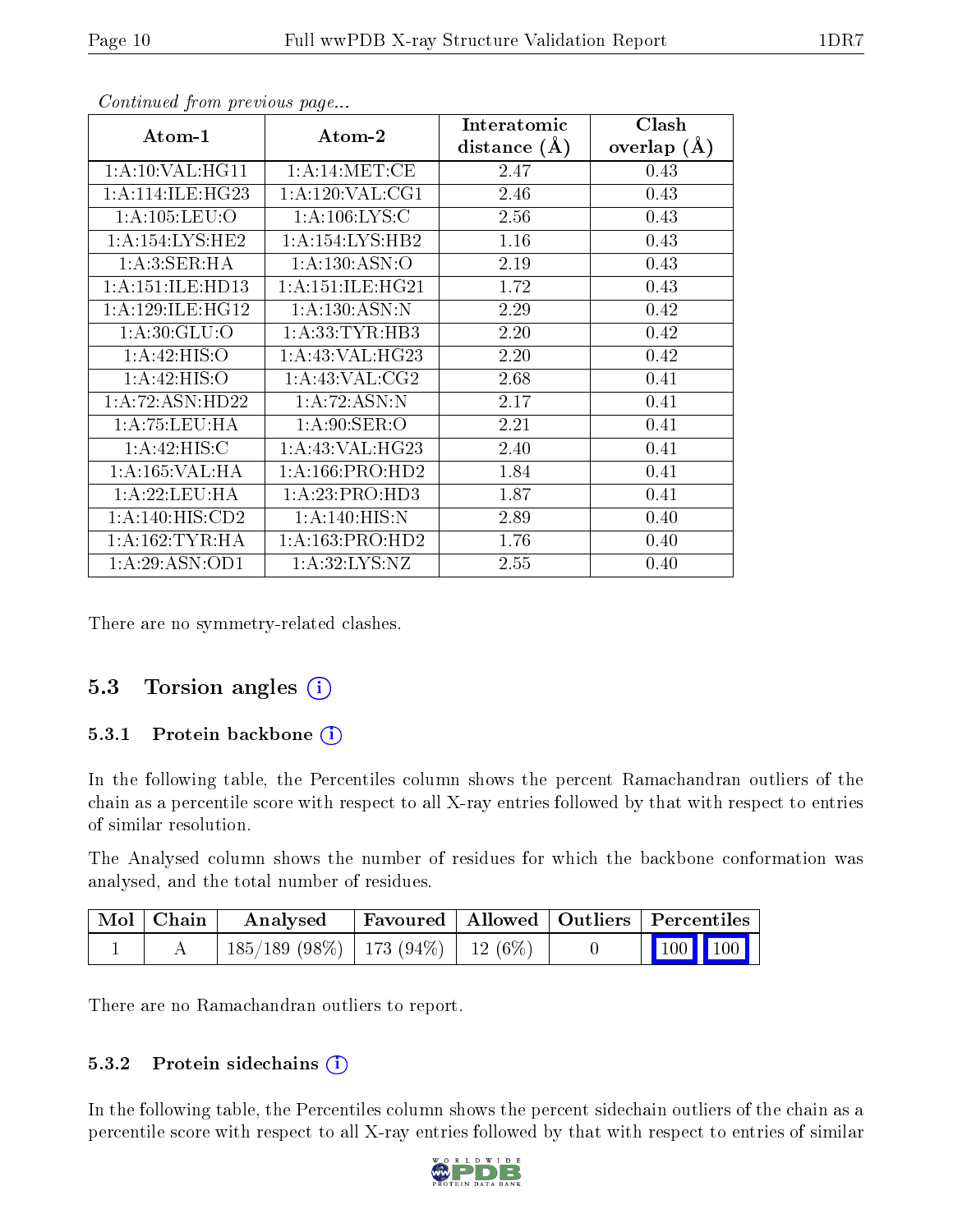resolution.

The Analysed column shows the number of residues for which the sidechain conformation was analysed, and the total number of residues.

| Mol   Chain | Analysed                      |           | Rotameric   Outliers   Percentiles                         |  |  |
|-------------|-------------------------------|-----------|------------------------------------------------------------|--|--|
|             | $155/168$ (92\%)   143 (92\%) | $12(8\%)$ | $\begin{array}{ c c c c c }\n\hline\n13 & 20\n\end{array}$ |  |  |

All (12) residues with a non-rotameric sidechain are listed below:

| Mol | Chain          | Res | Type       |
|-----|----------------|-----|------------|
| 1   | А              | 12  | GLN        |
| 1   | А              | 18  | <b>LYS</b> |
| 1   | A              | 47  | <b>GLN</b> |
| 1   | А              | 72  | <b>ASN</b> |
| 1   | $\overline{A}$ | 91  | <b>LYS</b> |
| 1   | $\overline{A}$ | 99  | LEU        |
| 1   | А              | 105 | LEU        |
| 1   | A              | 111 | MET        |
| 1   | А              | 129 | ILE        |
| 1   | A              | 151 | ILE        |
| 1   | А              | 154 | <b>LYS</b> |
|     |                | 186 | VAL        |

Some sidechains can be flipped to improve hydrogen bonding and reduce clashes. All (4) such sidechains are listed below:

| $\operatorname{Mol}$ | Chain | Res | Type       |
|----------------------|-------|-----|------------|
|                      |       | 12  | GLN        |
|                      |       | 21  | <b>ASN</b> |
|                      |       | 35  | GLN        |
|                      |       |     | GLN        |

### 5.3.3 RNA [O](https://www.wwpdb.org/validation/2017/XrayValidationReportHelp#rna)i

There are no RNA molecules in this entry.

## 5.4 Non-standard residues in protein, DNA, RNA chains (i)

There are no non-standard protein/DNA/RNA residues in this entry.

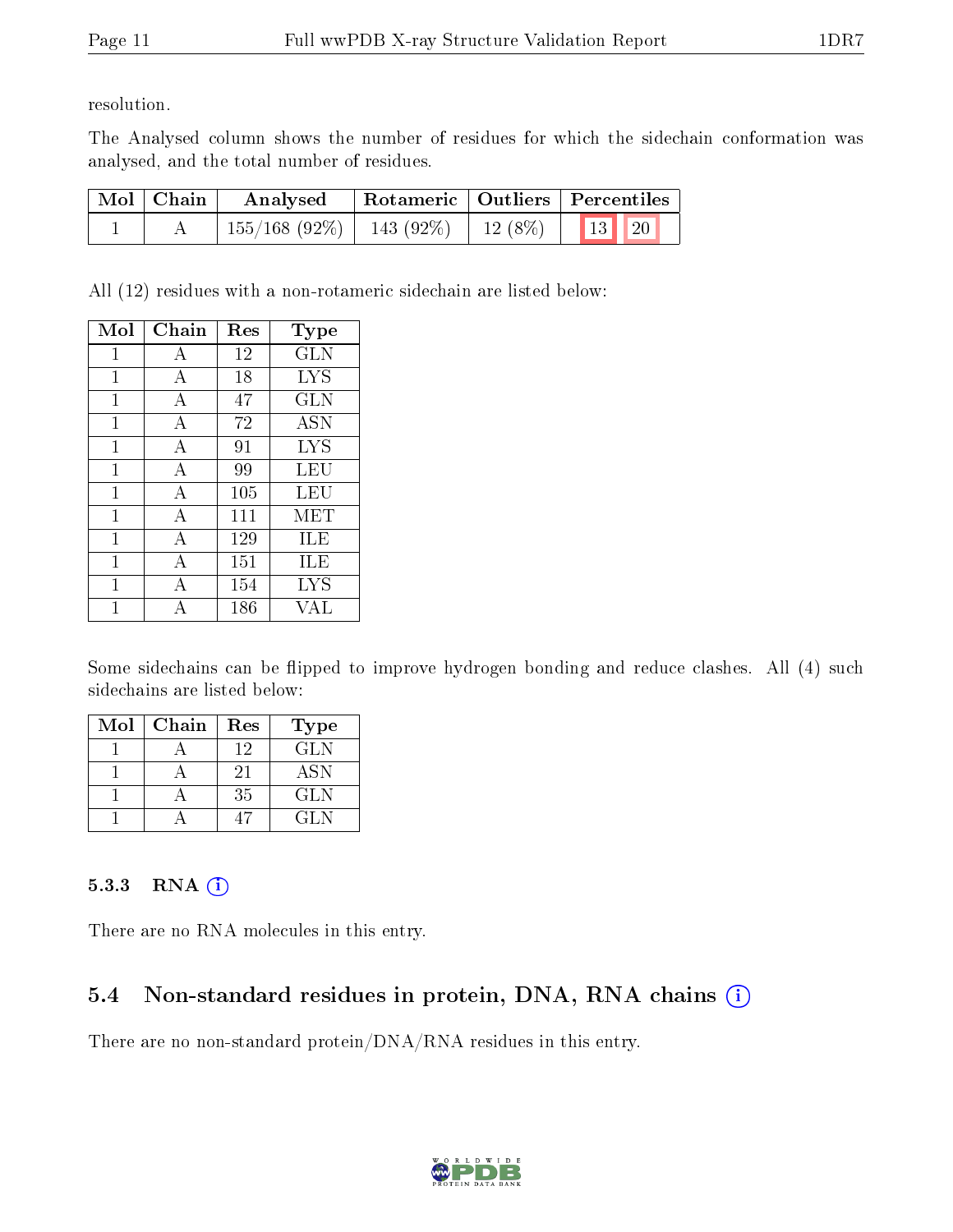### 5.5 Carbohydrates (i)

There are no carbohydrates in this entry.

## 5.6 Ligand geometry  $(i)$

Of 4 ligands modelled in this entry, 1 is monoatomic - leaving 3 for Mogul analysis.

In the following table, the Counts columns list the number of bonds (or angles) for which Mogul statistics could be retrieved, the number of bonds (or angles) that are observed in the model and the number of bonds (or angles) that are defined in the Chemical Component Dictionary. The Link column lists molecule types, if any, to which the group is linked. The Z score for a bond length (or angle) is the number of standard deviations the observed value is removed from the expected value. A bond length (or angle) with  $|Z| > 2$  is considered an outlier worth inspection. RMSZ is the root-mean-square of all Z scores of the bond lengths (or angles).

| Mol     |            | Chain | Res    | Link   | <b>Bond lengths</b> |      |             |          | Bond angles |                           |
|---------|------------|-------|--------|--------|---------------------|------|-------------|----------|-------------|---------------------------|
|         | Type       |       |        |        | ∪ounts              | RMSZ | # $ Z  > 2$ | Counts   | RMSZ        | H Z                       |
| 4       | <b>MBO</b> |       | 201[A] |        | 4.7.10              | 0.71 |             | 6,8,13   | 0.59        |                           |
| ച<br>k) | NAP        |       | 191    | ച<br>↵ | 45,52,52            | 3.43 | $18(40\%)$  | 56,80,80 | 2.23        | $\sqrt{(26\%)}$<br>$15\,$ |
|         | MBO        |       | 201[B] |        | 4,7,10              | 0.71 |             | 6,8,13   | 0.59        |                           |

In the following table, the Chirals column lists the number of chiral outliers, the number of chiral centers analysed, the number of these observed in the model and the number defined in the Chemical Component Dictionary. Similar counts are reported in the Torsion and Rings columns. '-' means no outliers of that kind were identified.

| Mol | Type       | Chain | Res    | Link   Christmas | <b>Torsions</b> | Rings   |
|-----|------------|-------|--------|------------------|-----------------|---------|
|     | MBO        |       | 201[A] | $\blacksquare$   |                 |         |
|     | <b>NAP</b> |       | 191    |                  | 4/31/67/67      | 0/5/5/5 |
|     | MBO        |       | 201[B] | $\sim$           |                 |         |

All (18) bond length outliers are listed below:

| Mol | Chain | Res | <b>Type</b> | Atoms      | Z        | Observed $(A)$ | Ideal(A) |
|-----|-------|-----|-------------|------------|----------|----------------|----------|
| 3   | A     | 191 | NAP         | $O4B-C4B$  | $-14.36$ | 1.12           | 1.45     |
| 3   | А     | 191 | <b>NAP</b>  | $C4N-C3N$  | 10.06    | 1.56           | 1.39     |
| 3   | А     | 191 | <b>NAP</b>  | $C5N-C4N$  | 5.12     | 1.49           | 1.38     |
| 3   | А     | 191 | NAP         | $O4B-C1B$  | 5.09     | 1.48           | 1.41     |
| 3   | А     | 191 | <b>NAP</b>  | $O4D-C1D$  | 4.09     | 1.46           | 1.41     |
| 3   | А     | 191 | <b>NAP</b>  | $C2N- N1N$ | 3.93     | 1.39           | 1.35     |
| 3   | А     | 191 | <b>NAP</b>  | $C2D-C1D$  | $-3.75$  | 1.48           | 1.53     |
| 3   | А     | 191 | NAP         | $C6N-C5N$  | $-3.42$  | 1.31           | 1.38     |
| 3   | А     | 191 | NAP         | $C3B-C4B$  | 3.37     | 1.61           | 1.53     |

Continued on next page...

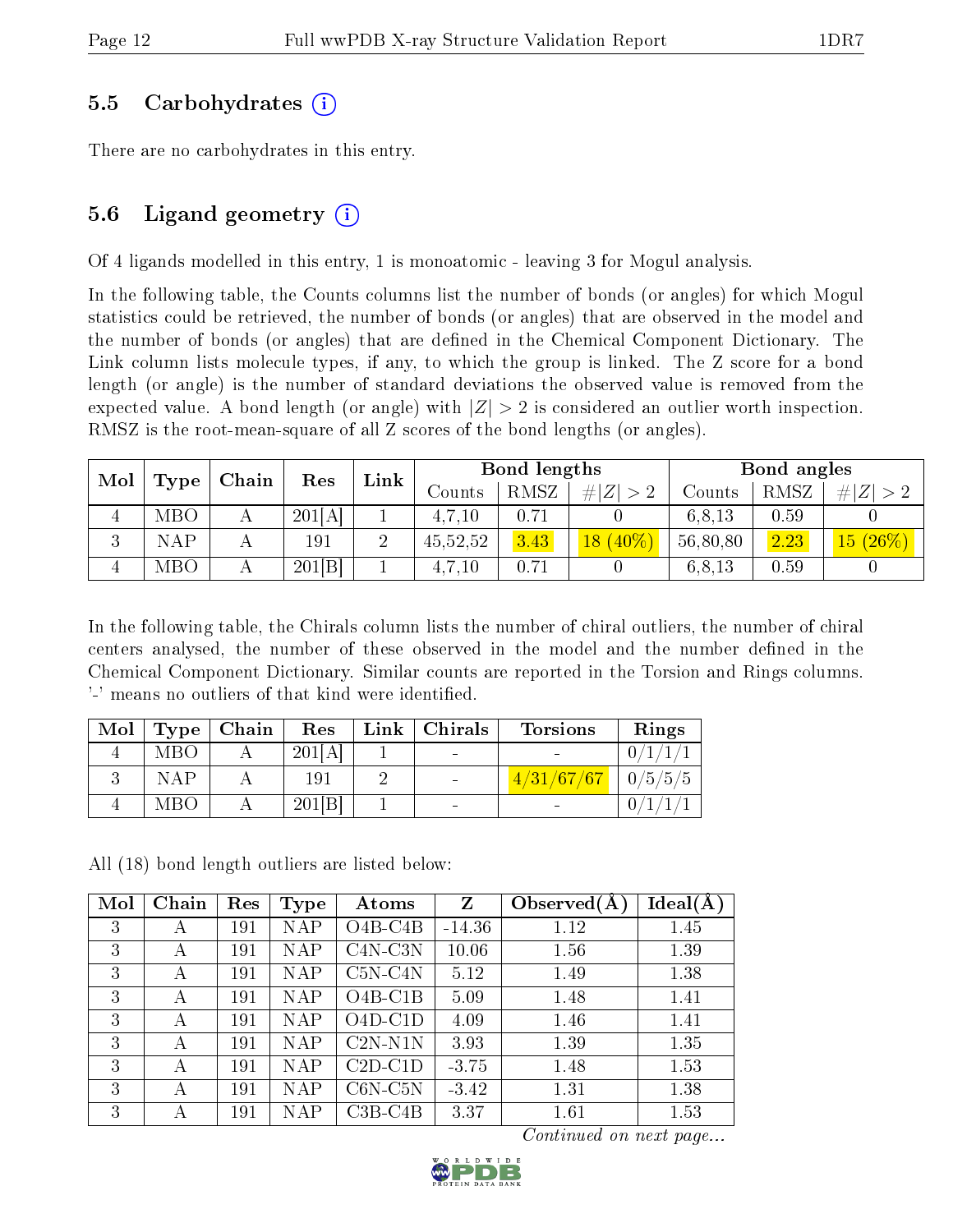|--|

| Mol | Chain | Res | Type       | Atoms               | Z       | Observed $(A)$ | Ideal(A) |
|-----|-------|-----|------------|---------------------|---------|----------------|----------|
| 3   | А     | 191 | NAP        | $C5A-C4A$           | $-3.29$ | 1.32           | 1.40     |
| 3   | А     | 191 | NAP        | $C6A-C5A$           | 3.26    | 1.55           | 1.43     |
| 3   | А     | 191 | <b>NAP</b> | $C2N-C3N$           | $-3.22$ | 1.34           | 1.39     |
| 3   | А     | 191 | NAP        | $O3B-C3B$           | 2.87    | 1.49           | 1.43     |
| 3   | А     | 191 | NAP        | $C3N-C7N$           | $-2.55$ | 1.46           | 1.50     |
| 3   | А     | 191 | <b>NAP</b> | $C3D-C4D$           | 2.37    | 1.59           | 1.53     |
| 3   | А     | 191 | NAP        | PN-O <sub>2</sub> N | $-2.34$ | 1.44           | 1.55     |
| 3   | А     | 191 | NAP        | $C6N-N1N$           | 2.33    | 1.41           | 1.35     |
| 3   | А     | 191 | NAP        | $P2B-O2X$           | $-2.17$ | 1.46           | 1.54     |

Continued from previous page...

All (15) bond angle outliers are listed below:

| Mol | Chain | Res | <b>Type</b> | Atoms                 | $\mathbf{Z}$ | Observed $(°)$ | $\text{Ideal}({}^o)$ |
|-----|-------|-----|-------------|-----------------------|--------------|----------------|----------------------|
| 3   | А     | 191 | <b>NAP</b>  | $C5N-C4N-C3N$         | $-10.24$     | 108.22         | 120.34               |
| 3   | А     | 191 | <b>NAP</b>  | $C2N-C3N-C4N$         | 5.32         | 124.29         | 118.26               |
| 3   | А     | 191 | <b>NAP</b>  | $O3B$ -C3B-C4B        | $-4.02$      | 99.42          | 111.05               |
| 3   | А     | 191 | <b>NAP</b>  | $C6N$ - $C5N$ - $C4N$ | 3.98         | 125.22         | 119.44               |
| 3   | A     | 191 | <b>NAP</b>  | $C2B-C3B-C4B$         | $-3.64$      | 94.08          | 101.99               |
| 3   | А     | 191 | <b>NAP</b>  | O4B-C1B-C2B           | $-3.44$      | 100.63         | 106.59               |
| 3   | А     | 191 | <b>NAP</b>  | $C2N-N1N-CD$          | 2.77         | 125.31         | 119.14               |
| 3   | A     | 191 | <b>NAP</b>  | $C2A-N1A-C6A$         | $-2.65$      | 114.22         | 118.75               |
| 3   | A     | 191 | <b>NAP</b>  | $C3B-C2B-C1B$         | $-2.52$      | 98.15          | 102.89               |
| 3   | A     | 191 | NAP         | C5A-C6A-N6A           | 2.46         | 124.08         | 120.35               |
| 3   | А     | 191 | <b>NAP</b>  | N3A-C2A-N1A           | 2.45         | 132.50         | 128.68               |
| 3   | A     | 191 | <b>NAP</b>  | $C6N-N1N-C2N$         | $-2.33$      | 119.85         | 121.97               |
| 3   | A     | 191 | NAP         | $C5B-C4B-C3B$         | $-2.26$      | 106.70         | 115.18               |
| 3   | А     | 191 | <b>NAP</b>  | $O4B-C4B-C3B$         | 2.20         | 109.47         | 105.11               |
| 3   | А     | 191 | NAP         | $O3X-P2B-O2X$         | 2.03         | 115.41         | 107.64               |

There are no chirality outliers.

All (4) torsion outliers are listed below:

| Mol | Chain | Res | Type  | Atoms             |
|-----|-------|-----|-------|-------------------|
| 3   |       | 191 | N A P | $O4D-C1D-N1N-C2N$ |
| 3   |       | 191 | NAP   | $O4D-C1D-N1N-C6N$ |
| 3   |       | 191 | N A P | $C4D-C5D-O5D-PN$  |
| 3   |       | 191 | N A P | $C2B-O2B-P2B-O3X$ |

There are no ring outliers.

1 monomer is involved in 2 short contacts:

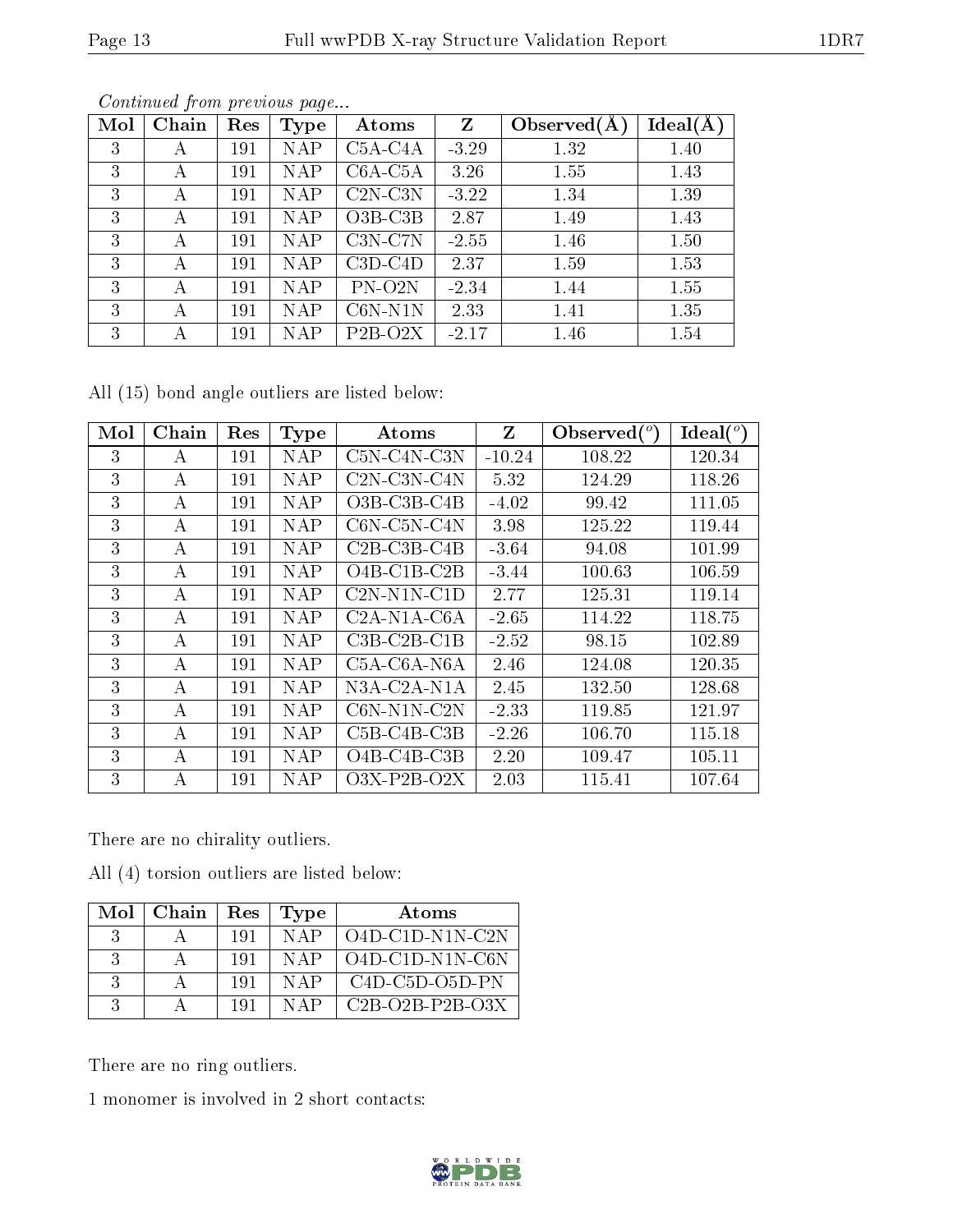|  |             | Mol   Chain   Res   Type   Clashes   Symm-Clashes |
|--|-------------|---------------------------------------------------|
|  | $191 + NAP$ |                                                   |

The following is a two-dimensional graphical depiction of Mogul quality analysis of bond lengths, bond angles, torsion angles, and ring geometry for all instances of the Ligand of Interest. In addition, ligands with molecular weight > 250 and outliers as shown on the validation Tables will also be included. For torsion angles, if less then 5% of the Mogul distribution of torsion angles is within 10 degrees of the torsion angle in question, then that torsion angle is considered an outlier. Any bond that is central to one or more torsion angles identified as an outlier by Mogul will be highlighted in the graph. For rings, the root-mean-square deviation (RMSD) between the ring in question and similar rings identified by Mogul is calculated over all ring torsion angles. If the average RMSD is greater than 60 degrees and the minimal RMSD between the ring in question and any Mogul-identified rings is also greater than 60 degrees, then that ring is considered an outlier. The outliers are highlighted in purple. The color gray indicates Mogul did not find sufficient equivalents in the CSD to analyse the geometry.



### 5.7 [O](https://www.wwpdb.org/validation/2017/XrayValidationReportHelp#nonstandard_residues_and_ligands)ther polymers (i)

There are no such residues in this entry.

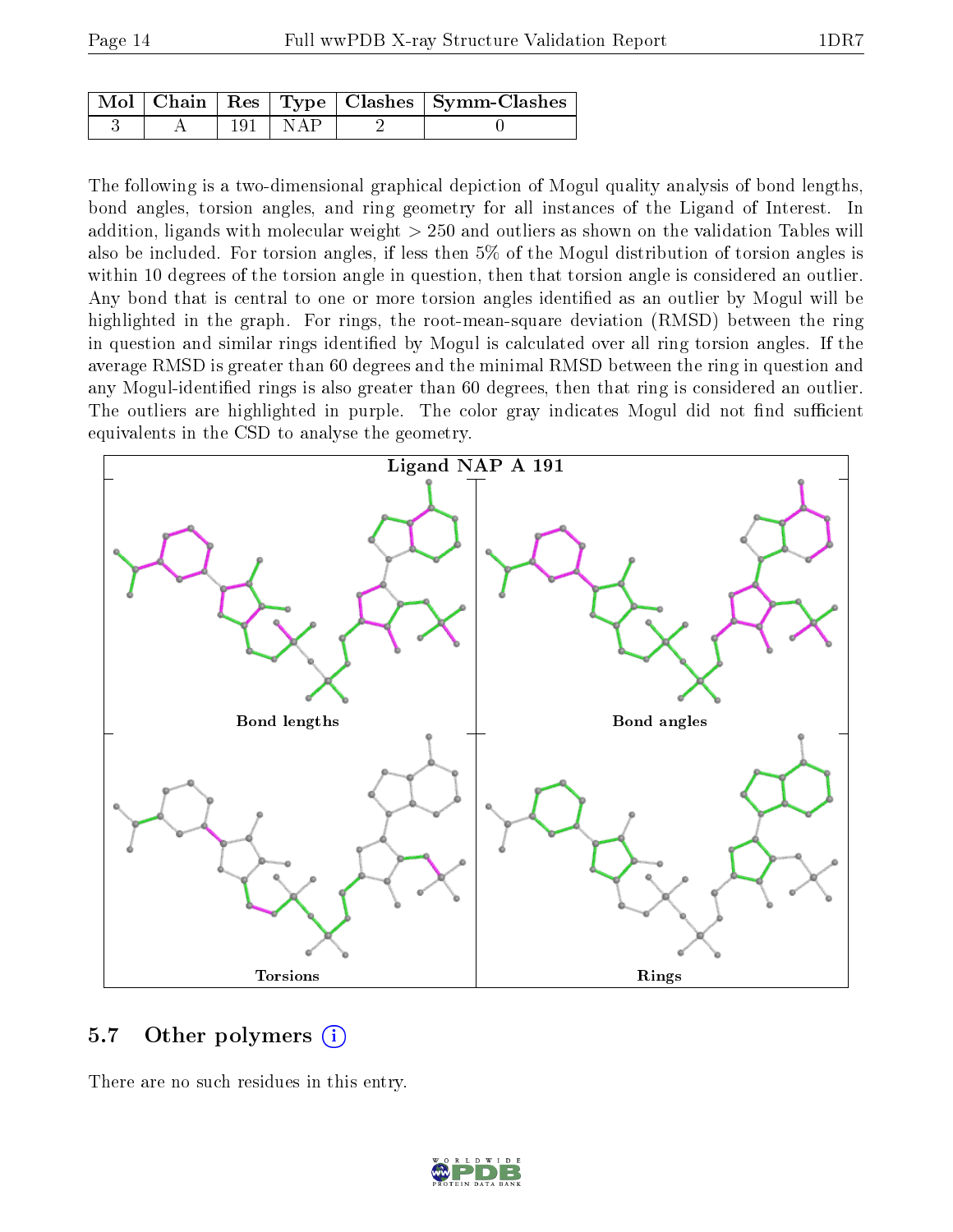## 5.8 Polymer linkage issues (i)

There are no chain breaks in this entry.